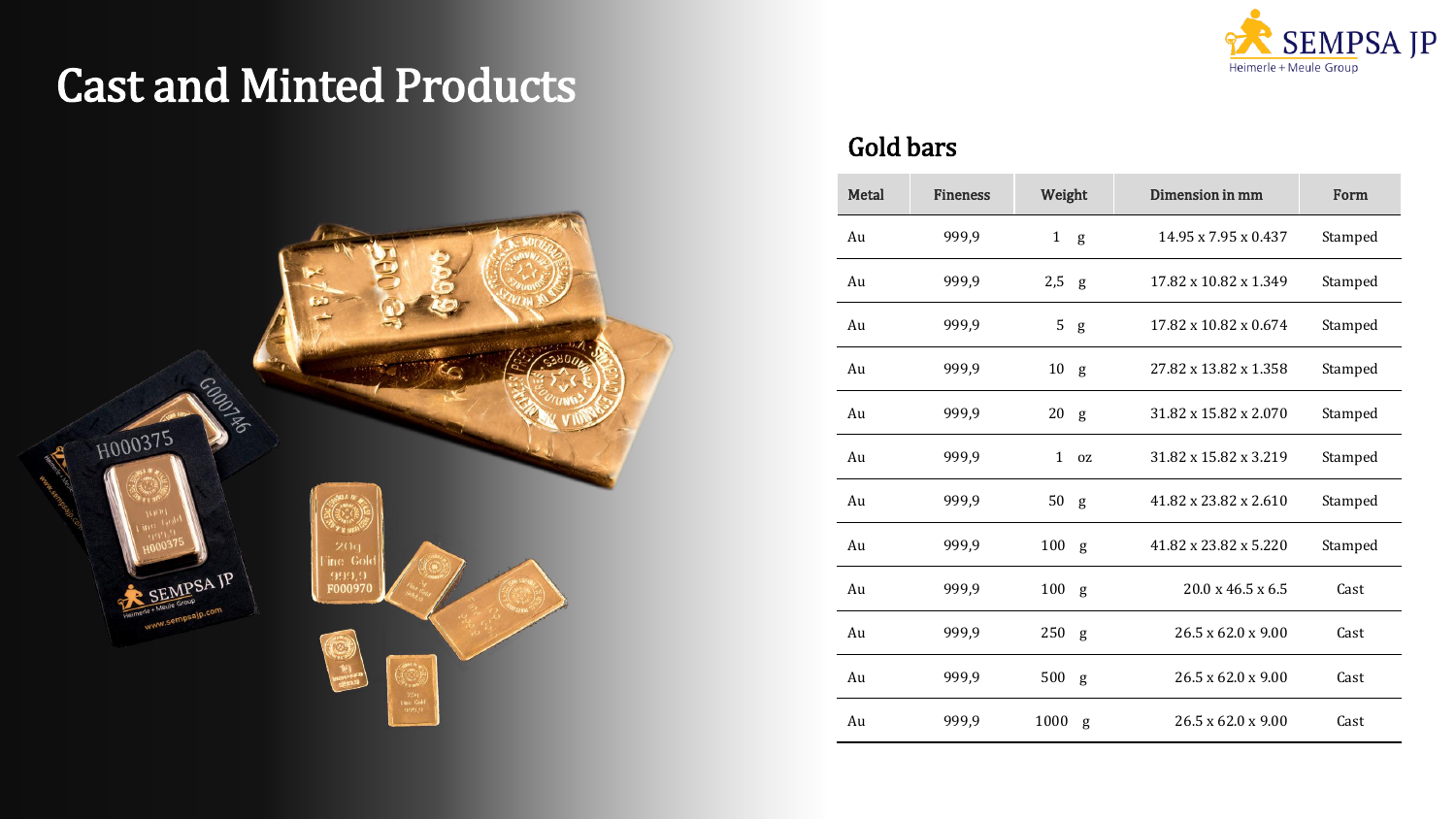



### Silver bars

| Metal | <b>Fineness</b> | Weight    | Dimension in mm                 | Form    |
|-------|-----------------|-----------|---------------------------------|---------|
| Ag    | 999             | 50<br>g   | $27.5 \times 38.5 \times 4.9$   | Stamped |
| Ag    | 999             | 100<br>g  | 28.5 x 49.0 x 7.9               | Stamped |
| Ag    | 999             | 250<br>g  | $40.0 \times 70.0 \times 9.7$   | Stamped |
| Ag    | 999             | 500<br>g  | 49.5 x 89.0 x 12.8              | Stamped |
| Ag    | 999             | 1000<br>g | $67.0 \times 133.0 \times 12.2$ | Stamped |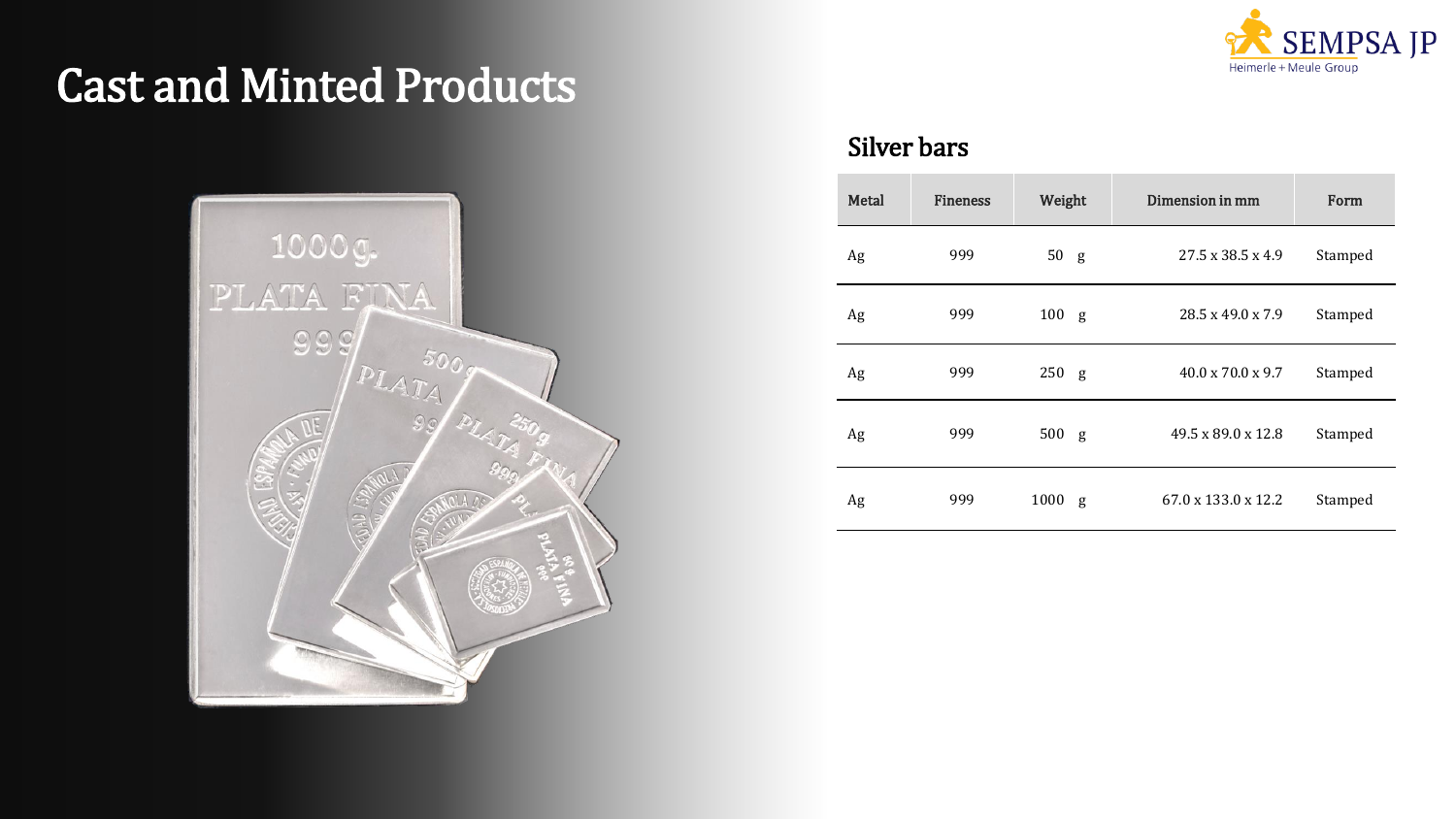

![](_page_2_Picture_2.jpeg)

#### Coin bars

| Metal | <b>Fineness</b> | Weight    | Dimension in mm                 | Form    |
|-------|-----------------|-----------|---------------------------------|---------|
| Ag    | 999             | 500<br>g  | 49.5 x 89.0 x 12.8              | Stamped |
| Ag    | 999             | 1000<br>g | $67.0 \times 133.0 \times 12.2$ | Stamped |